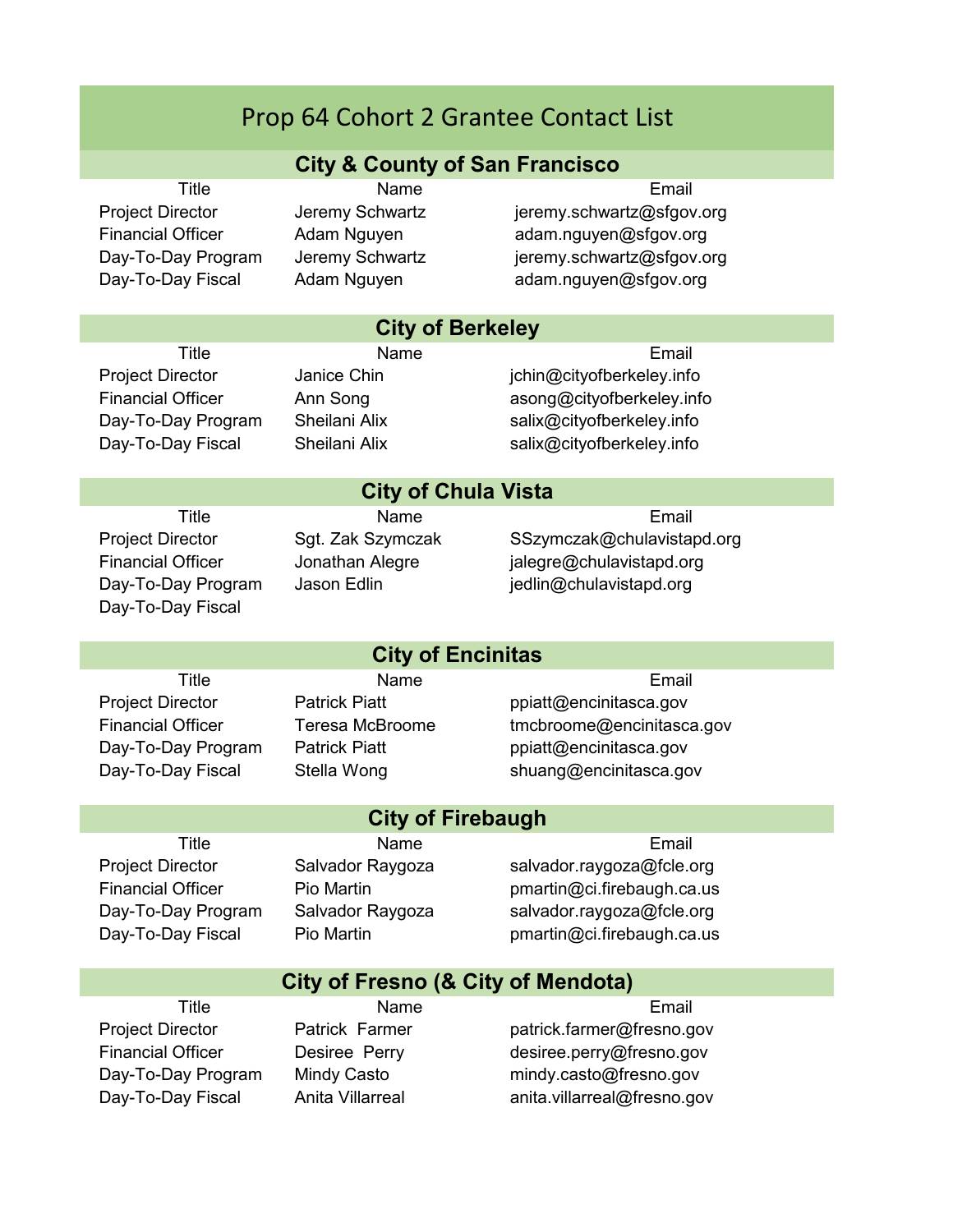#### **City of La Mesa**

Title **Name** Name **Email** Project Director Greg Runge Grunge Grunge Grunge Grunge Grunge Controllers and S Financial Officer Tammy Royales Troyales troubles troubles troubles Day-To-Day Program Jamie Johnson ijohnson@cityoflamesa.us Day-To-Day Fiscal Christine McMillen cmcmillen@cityoflamesa.us

## **City of Los Angeles**

Title **Name** Name **Email** 

Project Director **Rocky Wiles** rocky.wiles@lacity.org Financial Officer Olanrewaju Abiose olanrewaju.abiose@lacity.org Day-To-Day Program Jeff Cranmer The Jeff.cranmer@lacity.org Day-To-Day Fiscal Olanrewaju Abiose olanrewaju.abiose@lacity.org

#### **City of Merced**

Title **Name** Name **Email** 

Project Director Stephanie Dietz dietzs@cityofmerced.org Financial Officer M. Venus Rodriguez rodriguezv@cityofmerced.org Day-To-Day Program Michelle Reid reidm@cityofmerced.org Day-To-Day Fiscal Deborah Richardson RichardsonDe@cityofmerced.org

Day-To-Day Fiscal

### **City of Mt. Shasta**

**City of Nevada City**

Title **Name** Name **Email** Project Director Robert Gibson rgibson@mtshastaca.gov Financial Officer Muriel Howarth-Terrell mterrell@mtshastaca.gov Day-To-Day Program Robert Gibson rgibson@mtshastaca.gov

Title **Name** Name **Email** 

Project Director Joan Phillipe Joan.Phillipe@nevadacityca.gov Financial Officer Brittnie Neundorfer Brittnie.Neundorfer@nevadacityca.gov Day-To-Day Program Joan Phillipe Joan.Phillipe@nevadacityca.gov Day-To-Day Fiscal Brittnie Neundorfer Brittnie.Neundorfer@nevadacityca.gov

|                          | <b>City of Oakland</b>  |                          |
|--------------------------|-------------------------|--------------------------|
| Title                    | <b>Name</b>             | Email                    |
| <b>Project Director</b>  | <b>Greg Minor</b>       | gminor@oaklandca.gov     |
| <b>Financial Officer</b> | Margaret L. O'Brien     | mobrien@oaklandca.gov    |
| Day-To-Day Program       | Petural 'PJ' Shelton    | PShelton@oaklandca.gov   |
| Day-To-Day Fiscal        | <b>Rachel Tavistock</b> | RTavistock@oaklandca.gov |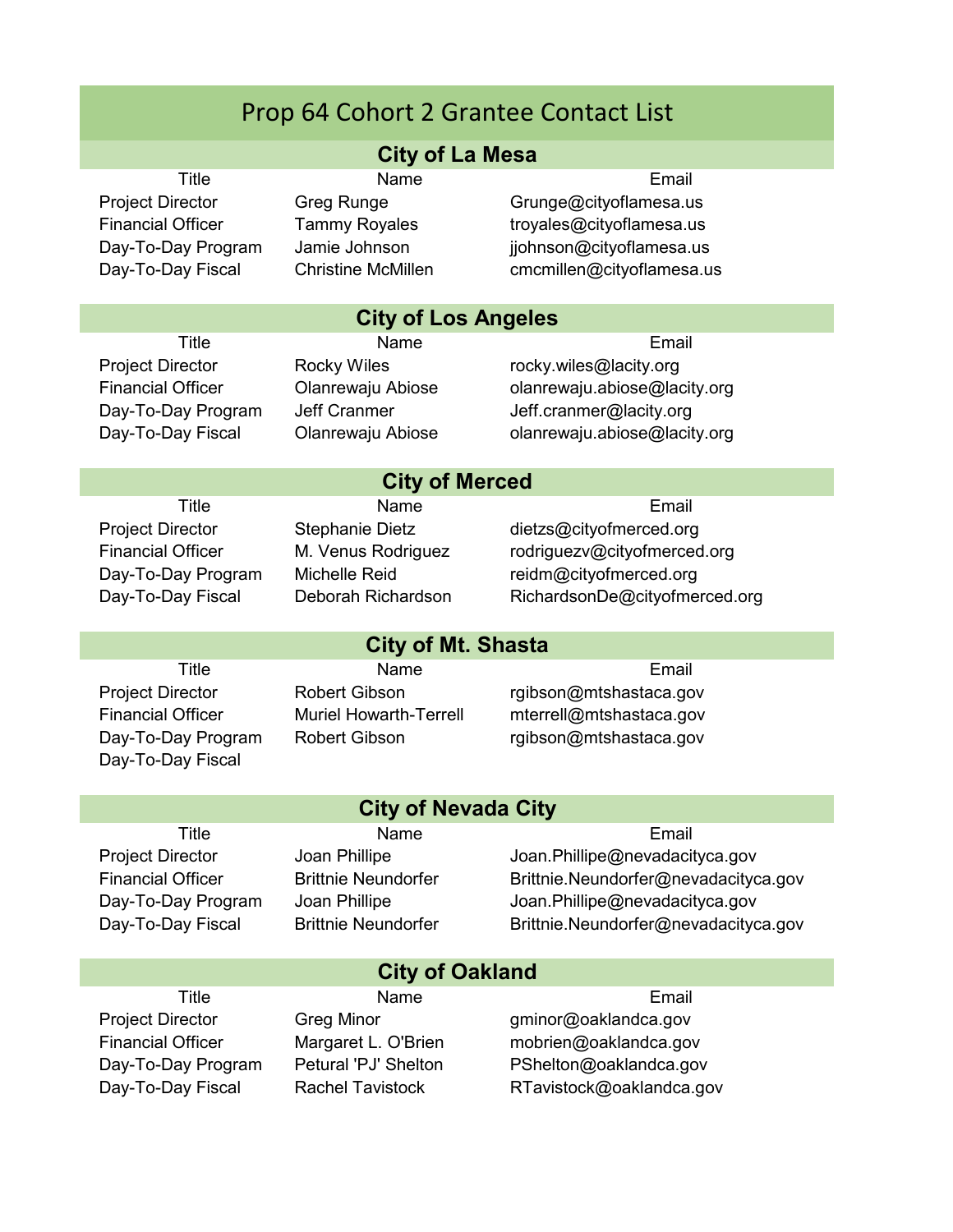#### **City of Palm Springs**

Project Director Margaret Keung mkeung@bgcps.org Financial Officer Margaret Keung mkeung@bgcps.org

Title **Name** Name **Email** 

Day-To-Day Program India Braemer **Ibraemer@BGCPS.org** Day-To-Day Fiscal India Braemer **India Braemer Ibraemer@BGCPS.org** 

## **City of Pomona**

Title **Name** Name **Email** 

Project Director **Anita Gutierrez** anita\_gutierrez@ci.pomona.ca.us Financial Officer Andrew Mowbray andrew mowbray@ci.pomona.ca.us Day-To-Day Program Ata Khan/Nancy Garcia Ata\_khan@ci.pomona.ca.us Day-To-Day Fiscal Erica Carrillo Erica carrillo@ci.pomona.ca.us

## **City of Port Hueneme**

**City of Sacramento**

Title **Name** Name **Email** 

Project Director **Andrew Salinas Andrew Salinas** asalinas@cityofporthueneme.org Financial Officer Lupe Acero **lacero@cityofporthueneme.org** Day-To-Day Program Mariana Cazares mcazares@bgcop.org Day-To-Day Fiscal Sylvia Paniagua spaniagua@cityofporthueneme.org

Title **Name** Name **Email** 

## Project Director Lindee Lane lane llane@cityofsacramento.org Financial Officer Crystal Harland CHarland @cityofsacramento.org Day-To-Day Program Vanessa Cuevas-Romero vcuevas-romero@cityofsacramento.org Day-To-Day Fiscal Kathy McAllister kmcallister@cityofsacramento.org

| <b>City of San Diego</b> |                   |                        |  |  |  |
|--------------------------|-------------------|------------------------|--|--|--|
| Title                    | Name              | Email                  |  |  |  |
| <b>Project Director</b>  | Jose Luis Romo    | JRomo@pd.sandiego.gov  |  |  |  |
| <b>Financial Officer</b> | <b>Kyle Meaux</b> | KMeaux@pd.sandiego.gov |  |  |  |
| Day-To-Day Program       | Jose Luis Romo    | JRomo@pd.sandiego.gov  |  |  |  |
| Day-To-Day Fiscal        | Amy Riego         | ARiego@pd.sandiego.gov |  |  |  |
|                          |                   |                        |  |  |  |
| City of Woodlake         |                   |                        |  |  |  |

| <b>City of Woodlake</b>  |                     |                           |  |
|--------------------------|---------------------|---------------------------|--|
| Title                    | <b>Name</b>         | Fmail                     |  |
| <b>Project Director</b>  | <b>Jason Waters</b> | jwaters@ci.woodlake.ca.us |  |
| <b>Financial Officer</b> | Ramon Lara          | rlara@ci.woodlake.ca.us   |  |
| Day-To-Day Program       | <b>Jason Waters</b> | jwaters@ci.woodlake.ca.us |  |
| Day-To-Day Fiscal        | Ramon Lara          | rlara@ci.woodlake.ca.us   |  |